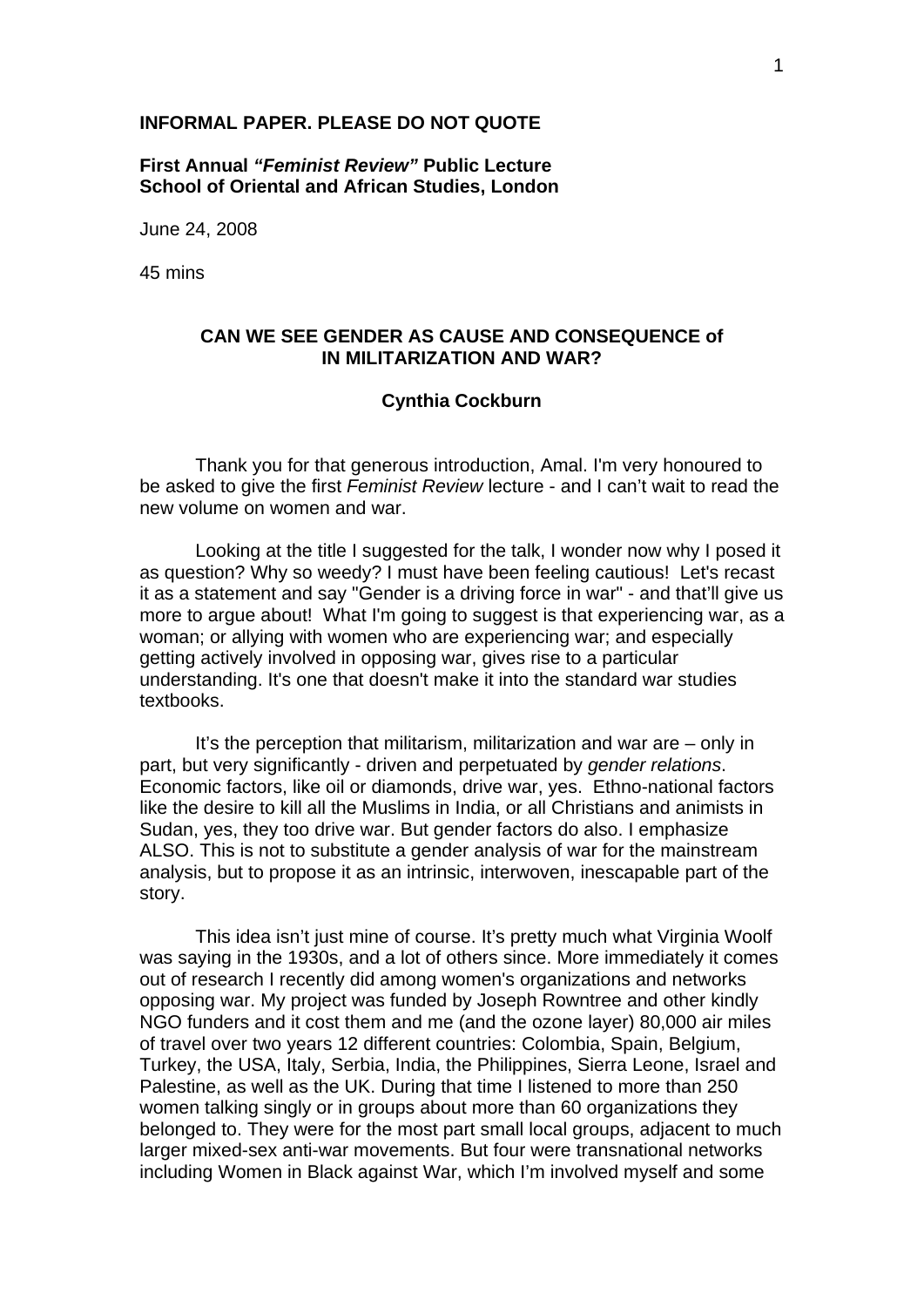of you too. It's important to me to keep a foot in an activist as well as an academic world, because I strongly believe that useful knowledge is brought into being, in different ways, in both.

What I learned from these women, above all else, is that gender and war are mutually shaping. In the talk I'll touch on the way war shapes gender, but my main focus will be on how gender can be seen as causative in war. The reason I think it's important to make the case is because I think it can be a resource in the wider anti-war movement that all of us here are probably part of. I'll come back to that at the end.

## **A way of seeing war**

To perceive gender relations as a driving force in war calls for both war and gender to be understood in a particular way. In the case of war, first and foremost, you have to bring a sociologist's or anthropologist's eye to the subject, not so much an international relations one. We need to see warfare as social. War may be deadly, but it's *relational.* It involves a degree of shared understanding between the warring factions. Only if we understand it this way, can we tease out, among the other relations, those of gender.

But war-fighting between two armies is only the tip of the iceberg, as it were, of an underlying, less immediate, set of institutions and relationships that needs to be understood as an interconnected whole, as a kind of system. The author most often credited for the term 'the war system' is Betty Reardon in her text *Sexism and the War System* (1996). But I have to say I have a problem with her way of seeing it. She uses the term war system to refer to quote 'our competitive social order, which is based on authoritarian principles, assumes unequal value among and between human beings, and is held in place by coercive force'. But I don't actually find, in the main, feminists addressing war think this way. You can't reduce the social order to nothing other than a gender order. Its going too far to say, as Reardon does, that quote 'authoritarian patriarchy…invented and maintains war to hold in place the social order it spawned'. Unquote. Looking at war from close quarters women activists see all too clearly the other power systems that shape the social order.

By systemic I mean the kind of system that 1970s systems theory described - I mean seeing it as a set of interacting or interdependent entities, functionally related, whose inputs and outputs, and information flows within and across its borders can be observed and analysed. A war 'system' in this sense would comprise, first of all organizations (Ministries of Defence, the arms manufacturing firms, training academies and military suppliers, the Chiefs of Staff and their commands), secondly materiel elements (bombs, battleships, bullets), and also governing ideologies (expressed in values, attitudes and cultures). War seen systemically in this way readily opens up to a gender analysis. Its institutions, let's say the 'military industrial complex', can be seen as loci of several dimensions of power, economic, national - *and*  patriarchal. We can see overlaps and information flows between the war system and other social systems – the educational system, the media etc.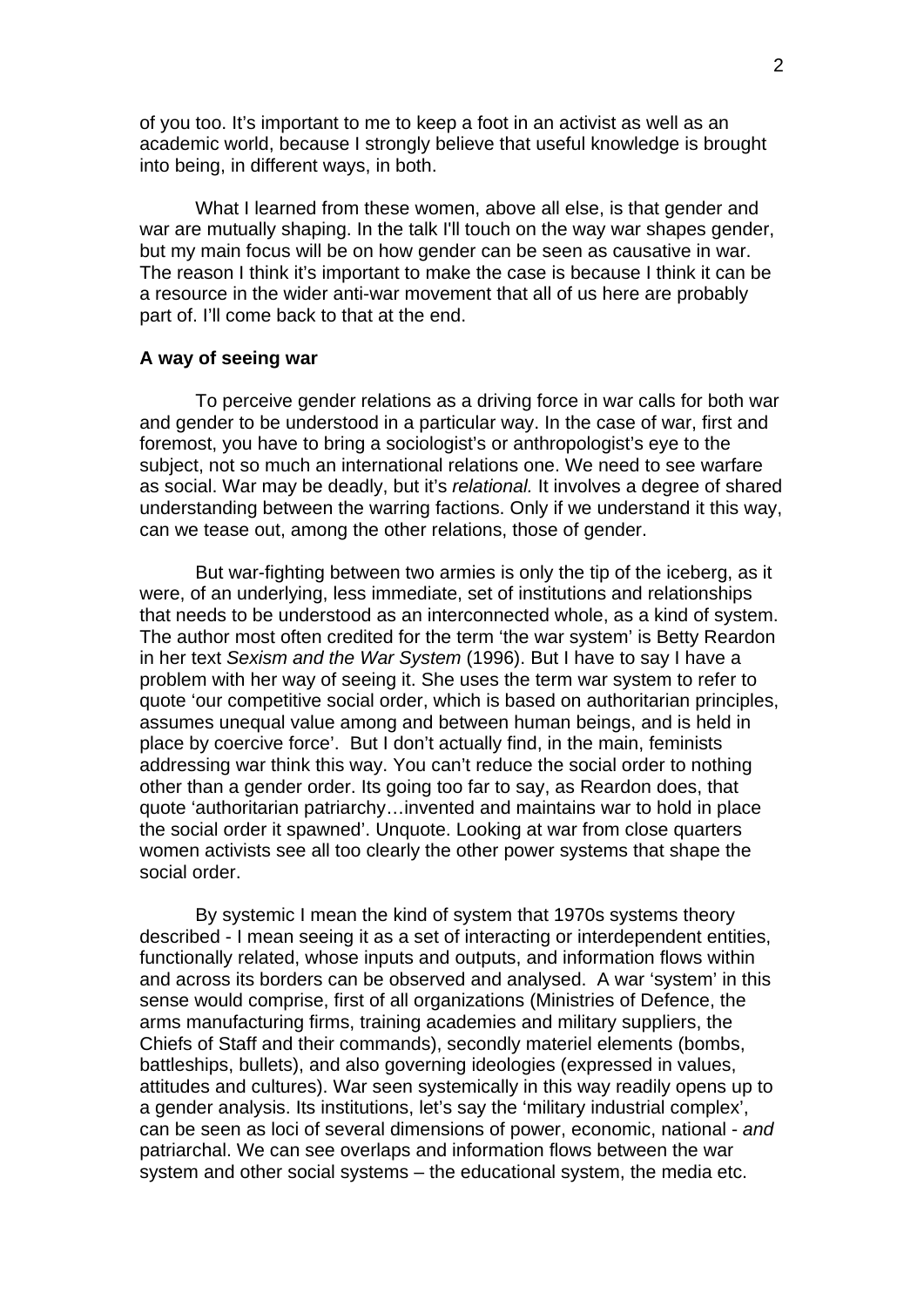So, war as *relational*, war as *systemic* - and a third qualifier is important: the idea that war is only a phase in a sequence of conditions linked together as a *continuum*. It's from women I've met during my research that I've learned to stress the continuum effect. It's because they are linked in an international movement, yet each of them is variously located in relation to war fighting as it waxes and wanes. For example, some, like the Women's Network against Militarism are about pre-war. Their focus is the US military bases in the Pacific and Caribbean, so they're particularly well informed on militarization, the state of preparedness for war. Some are in the middle of war. Like *La Ruta Pacifica* in Colombia who've been working for peace for years in the three-way internal armed conflict. *Actoras de Cambio* in Guatemala are doing so-called 'post-war', dealing with the terrible residues of massive armed sexual violence. In Sierra Leone, the women of the Mano River Women's Peace Network are organizing women along borders to monitor movements of men, guns and drugs to prevent war breaking out again. So, organizations and networks like this, spanning the globe and linked by electronic communications, tend to see 'war' not just as spasms of warfighting, but as part of a continuum leading from militarism (as a persisting mindset, expressed in philosophy, newspaper editorials, political think tanks), through militarization (processes in economy and society that signify preparation for war), to episodes of 'hot' war, and thence to cease fire and stand-off, followed perhaps by an unsteady peace with sustained military investment, beset by sporadic violence that prefigures a further round in the spiral.

A lot of mainstream war studies (I mean non-feminist analyses) reflect this perception. I won't cite them, because it's tedious, but a lot's been written for instance on how high military expenditure in the Western world has been maintained despite the end of the Cold War. One ex-military author writes about the end of 'industrial warfare' and the advent of the new paradigm he calls 'war among the people'. With this the continuum effect has increased. War quote 'is no longer a single massive event of military decision that delivers a conclusive political result'. Rather 'our conflicts tend to be timeless, since we are seeking a condition, which then must be maintained until an agreement on a definitive outcome, which may take years or decades'. Some authors have suggested that in contemporary civil wars, in Africa for instance, defeating the enemy in battle isn't any longer the aim. On the contrary, some participants have a vested interest in continued conflict and in the long-term institutionalization of violence.

This kind of lens, then, through which war is seen as relational, as systemic, and as involving a spiralling continuum of phases and cycles, I want to show is helpful in allowing us to see gender as cause and consequence.

### **Gender relations as implicated in militarism and war**

Now I need to say something about this second key word in my title: gender. And here I have a problem about how much it's necessary to say in a feminist audience like this one. I've given this talk in the context of war and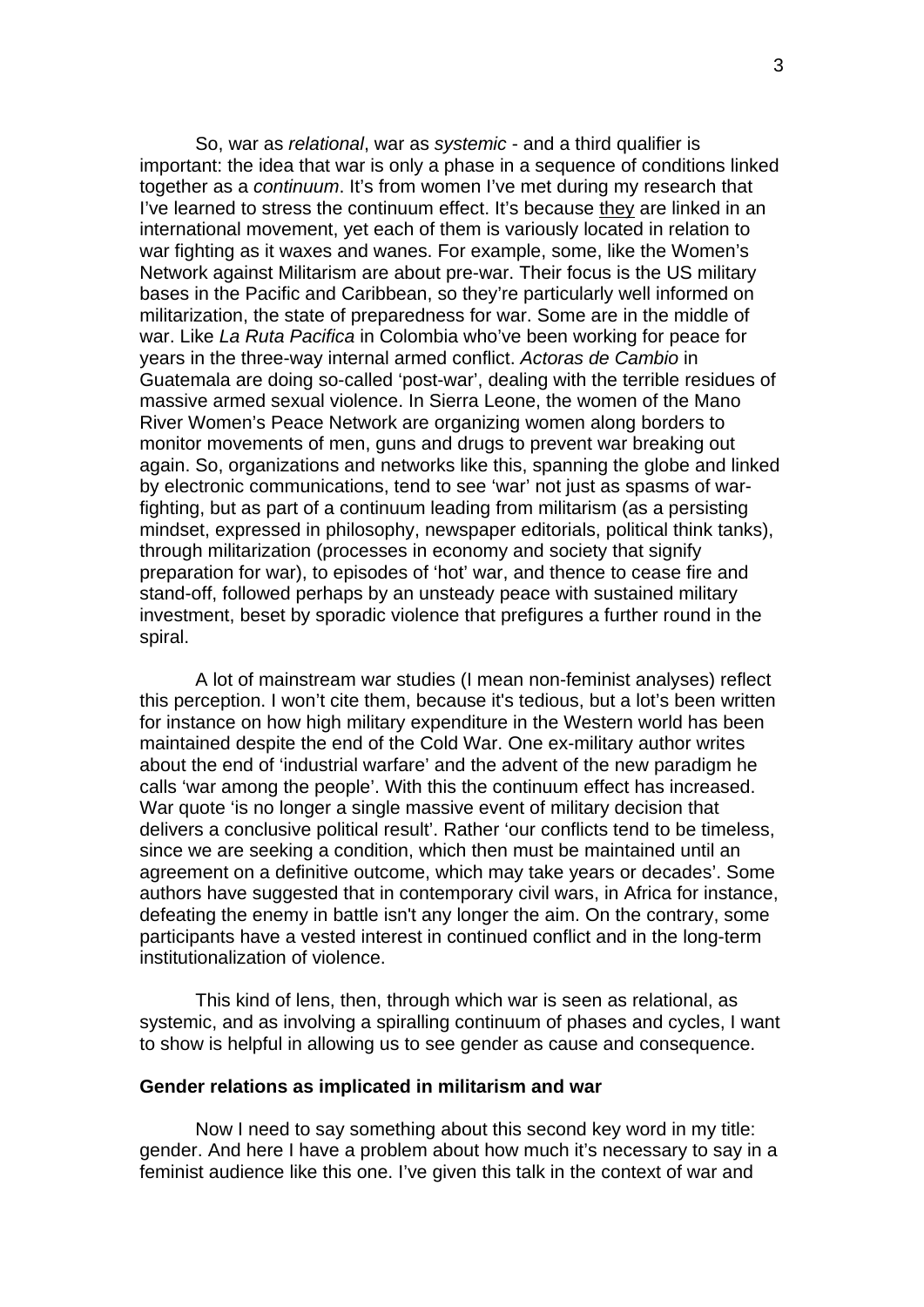peace studies and there you can't take any short cuts with gender. You have to spell out the feminist underpinnings. But here I'm going to assume it's taken for granted that gender is socially constituted differences between men and women, with a lot of cultural variations. I'm going to take it also that you wouldn't have any argument with the idea that gender-as-we-know-it derives from a male-dominated sex-gender system – that the gender order isn't identical across cultures, but on the other hand none that we know of are either sex-equal or woman-dominated. Although in theory they could be.

Thirty or forty years ago it was possible to feel confident of using the term 'patriarchy', rule by the fathers, to name a gender order characterized by male supremacy. Then we rightly got self-critical, and by the 1980s we were noting that we needed to take account of historic phases of male dominance – that it varies in form with changing modes of production and the rise and fall of empires. An important moment was Carole Pateman's proposition that, since the Enlightenment, rule by the 'fathers' in European society has given way to rule by men in general. Sylvia Walby alerted us to a shift from private to public patriarchy. And so the word 'patriarchy' began to sound a bit archaic. On the other hand nobody came up with a satisfactory alternative. 'Fratriarchy' and 'andrarchy' might be more accurate in contemporary western Europe, but they never caught on. We're left with a very powerful reality that we're uncertain how to name.

However: out there, in practice, on the street, wherever I went in the last few years, in the global south and global north, I found women in the women's anti-war movement were using the term patriarchy in everyday speech without the slightest hesitation. They know patriarchy well – they live in it. Ann Oakley agrees with them. She's still insisting, 'Patriarchy isn't an ancestral disease, it's a living institution. It's the default mode: what's always there and will always happen unless it's actively contested… We need to comprehend what goes on,' she insists, 'and what goes on is a constant fracturing of our humanness into divisive and destructive ways of being and living'. Unquote.

In patriarchy men and women are specialized, in the heterosexual couple the genders are rendered complementary and unequal. Good qualities like strength and courage are allocated to men and deformed into tools for domination. Good qualities like tenderness and care are allocated to women and have become the badge of submission and service. Both parts of humanity end up as less than fully human.

Men, in every social class and ethnic group, though in some more than others, gain from the superior agency with which patriarchy endows males. At the same time women, in the main, settle for patriarchy, we collude in it, do its work. 'We're lost without it and lost within it', Ann Oakley says. And in return women are accorded a certain importance in a carefully defined and limited sphere – particularly in reproduction, both reproducing human life in unpaid and paid ways, and reproducing the community's culture. We take other roles - but we're not *endowed* with them.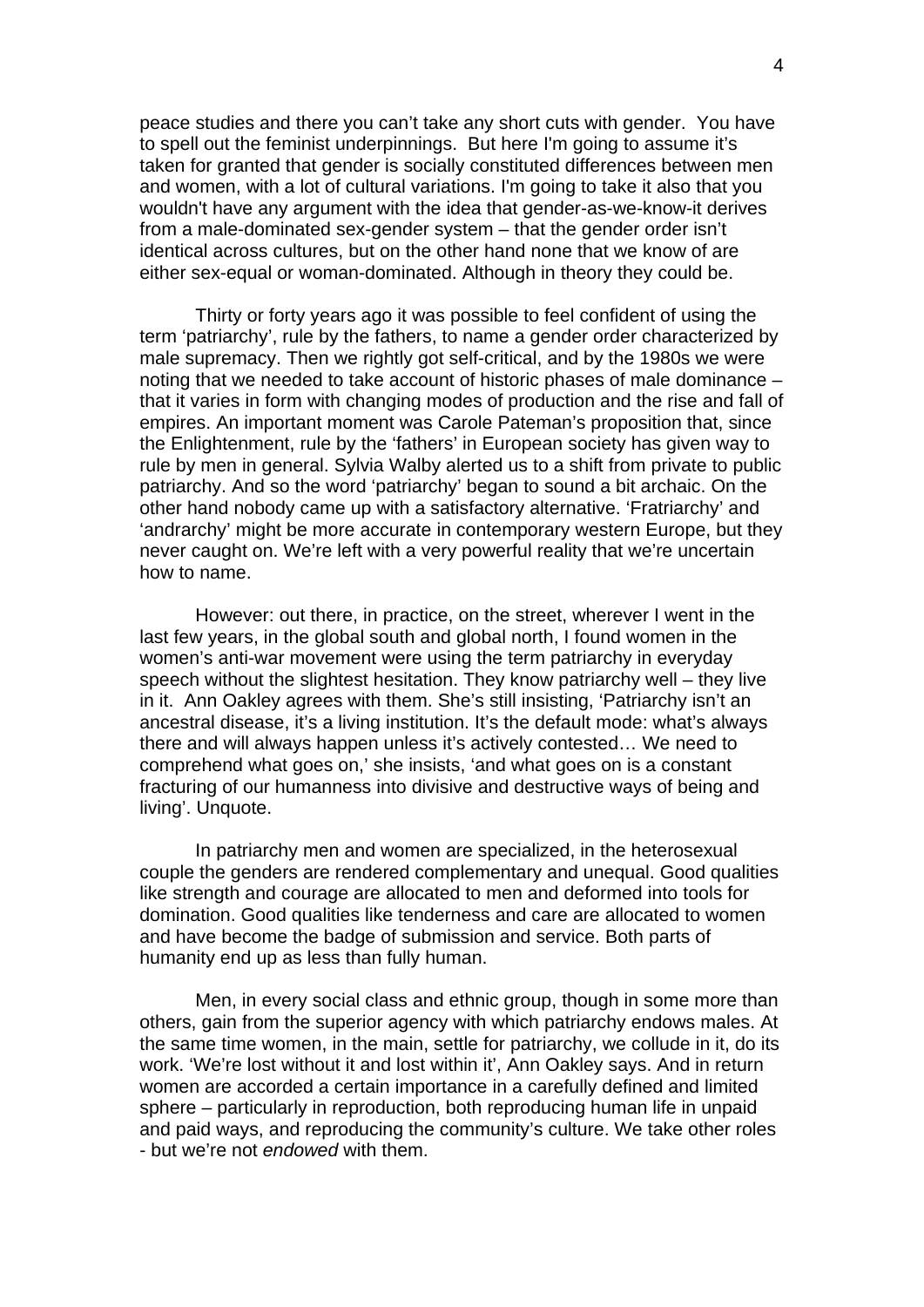So are we saying that nature has designated men the war-makers and women the peace-makers? Absolutely not. If anything has done such a thing it's not nature but the patriarchal social system. But it's complicated, isn't it. There *is* in fact a sexual division of war, just as there's a sexual division of labour. This produces a strong gender skew that makes for gender-specific experiences. BUT the statistics are never totally conclusive. Most soldiers are men, but not 100% of them. Most rape victims are women, but not 100% of them. YET – also to the point – the exceptions to the norm, the 5% of odd ones, they too experience their anomalous fate in profoundly gendered ways. (And usually when you get a statement like that, followed by a but, and the but is followed by a yet, that signifies an interesting contradiction that can be approached dialectically). Taking a closer look at life inside these confusing statistics what we learn is that it's not the same thing at all to be a male rape victim as a female one. It's not the same thing to be a woman soldier as a man soldier.

Have you read that amazing autobiography by Kayla Williams, a young female squaddy in the US military in Iraq? It's called *Love my Rifle more than You*. She loved soldiering. But she opens the book by saying, 'I've been back home six months now and I still have to remind myself when I wake up each morning: I am not a slut'. That's what her comrades in arms had made this competent and cheerful young woman feel about herself. It's not the same thing to be a woman soldier as a man soldier. And it's not seen as being the same.

Again, it's always possible to point to women who encourage or participate in the violence of armed conflict. There are loads of examples. To give just one, that emerged in my case study of the International Initiative for Justice in Gujarat… In the profoundly patriarchal culture of India's Hindu extremist organizations, women are cast as the selfless wife and mother. Yet in the massacre of Muslims in Gujerat in 2002 they were militant. Women of the women's wings of the Sangh Parivar and other institutions of the Hindutva movement were out on the streets chiding the men for 'wearing bangles' – in other words not being man enough to kill and rape Muslim women.

So to say 'women are natural (or patriarchally-moulded) peacemakers', and 'men are war-prone' misses the point. The point is that *'patriarchal gender relations are war-prone'.* The case for gender as a power relation implicated in the perpetuation of war doesn't rest on what individual men and women do. It's not written in stone that the cultures we live in will capture and 'normalize' the gender performance of each and every one of us. Some of us escape, some men refuse to serve in the military, some women insist on doing so. There are no certainties, only probabilities. The case rests more firmly on the patriarchal gender relation itself, which is a relation as much between masculinity and femininity as between men and women, a relation of dichotomy and complementarity, heteronormative, of domination and subordination, characterized by coercion and violence. It's the gender order itself that meshes with the war system in interesting and significant ways.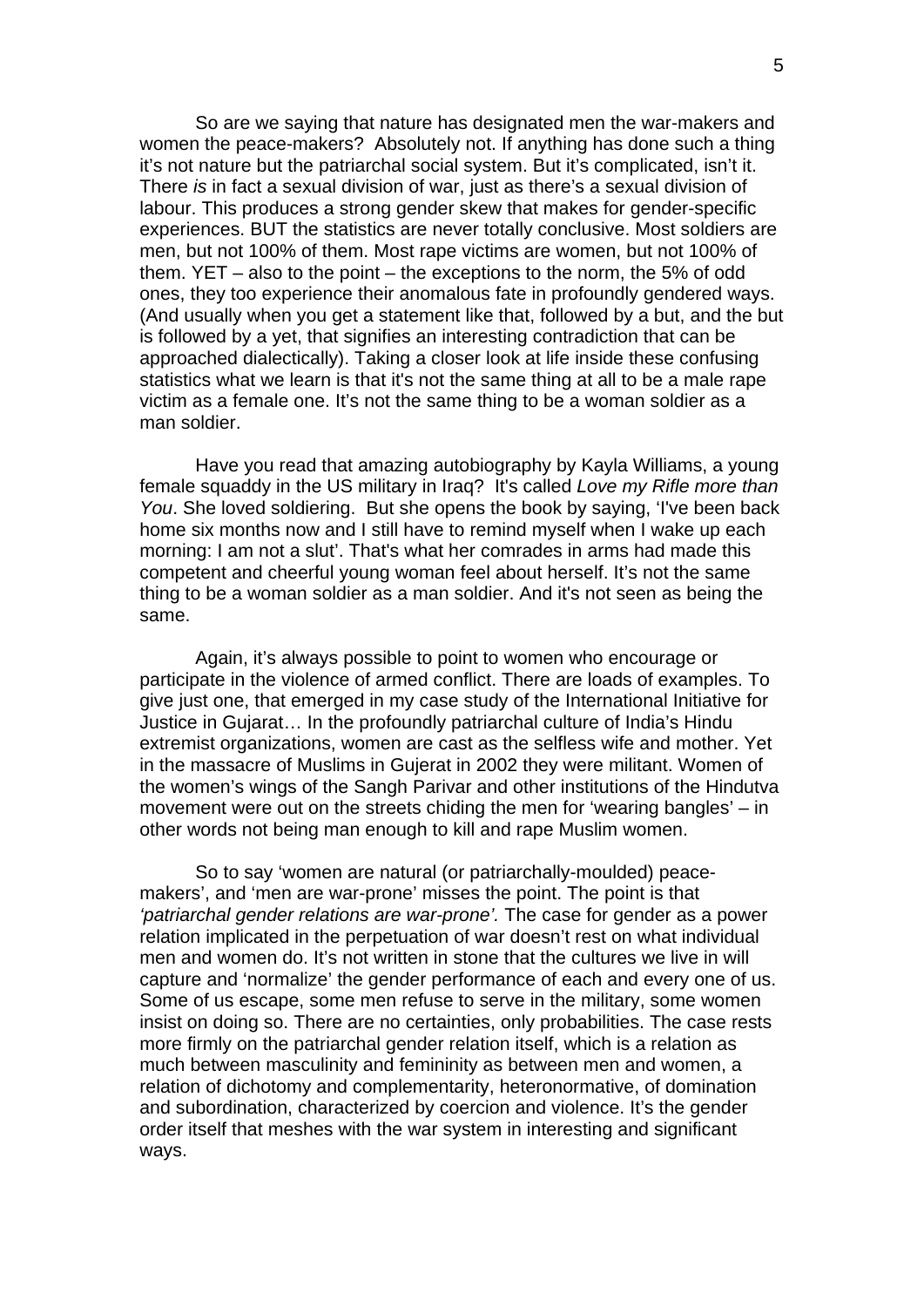### **Causes of war and where to look for them**

The question is, when we say 'gender-as-we-live-it' is one of the causes of war, do we really mean that literally? I think yes. But of course the verb 'to cause' has more than one inflection. Brian Fogarty writes that any particular war may have multiple causes. 'At the very least, he says, every war probably has immediate causes, antecedent causes, and something like 'root causes' or 'favorable conditions' underlying them'.

The economic motivators of war are often, in this sense, immediate. Usually they're rather clear to see, written into the news headlines. What are the aggressors demanding? What are the defenders defending? In early wars, five thousand years ago, we might see grain surpluses or tribute; today it may be access to markets.

The other major cause of war, ethno-nationalist issues, foreign-ness, the expression of the perceived security interests of an ethnic or national self in relation to its others, is often an antecedent cause, in Fogarty's terms, if not an immediate one. Raids against the ones outside the walls of the first city states, or beyond the borders of the early empires. The Chechens have long wanted out of the Russian Federation, the Russians resist ethnic secession. How can this kind of racializing cause in war be detected? By listening to what the ideologues are saying, the religious leaders. What's the propaganda, who's putting it out? What names are claimed, what names are being imposed on others?

But to see patriarchal gender relations as a cause of war you have to look in rather different places. Gender most often falls in the 'root cause' or 'favourable conditions' category of causality. OK, perhaps the abduction of the mythical Helen was an immediate cause of the Trojan wars. And George W. and Laura Bush would like us to see the invasion of Afghanistan in 2001 as a war to save Afghan women from repression by the Taliban.But we don't believe them. Wars aren't really fought 'for' gender issues in the way they're sometimes fought 'for' oil resources, or 'for' national autonomy. Instead, they predispose societies to war. They foster militarism and militarization. They make peace difficult to sustain.

Where you have to look to see gender as a causal factor in war (or as a consequence of war) is at *cultures*, cultures as they manifest themselves in societies before, in and after armed conflicts. Any system has to adaptively reproduce itself over time. The way patriarchy reproduces itself is by the processes of masculinization and femininization – but particularly the former. Manhood and masculinity have to be reproduced in a form adequate to power, in the circumstances of each new era. Those processes are cultural processes. It's by looking deep down at the level of culture that we understand the tight link between patriarchy and militarism. Both systems have an interest and a hand in producing a particular kind of man. John Horne, a social scientist who studies war, took a little liberty with Clausewitz and wrote, instead of 'war is politics by other means', 'war is masculinity by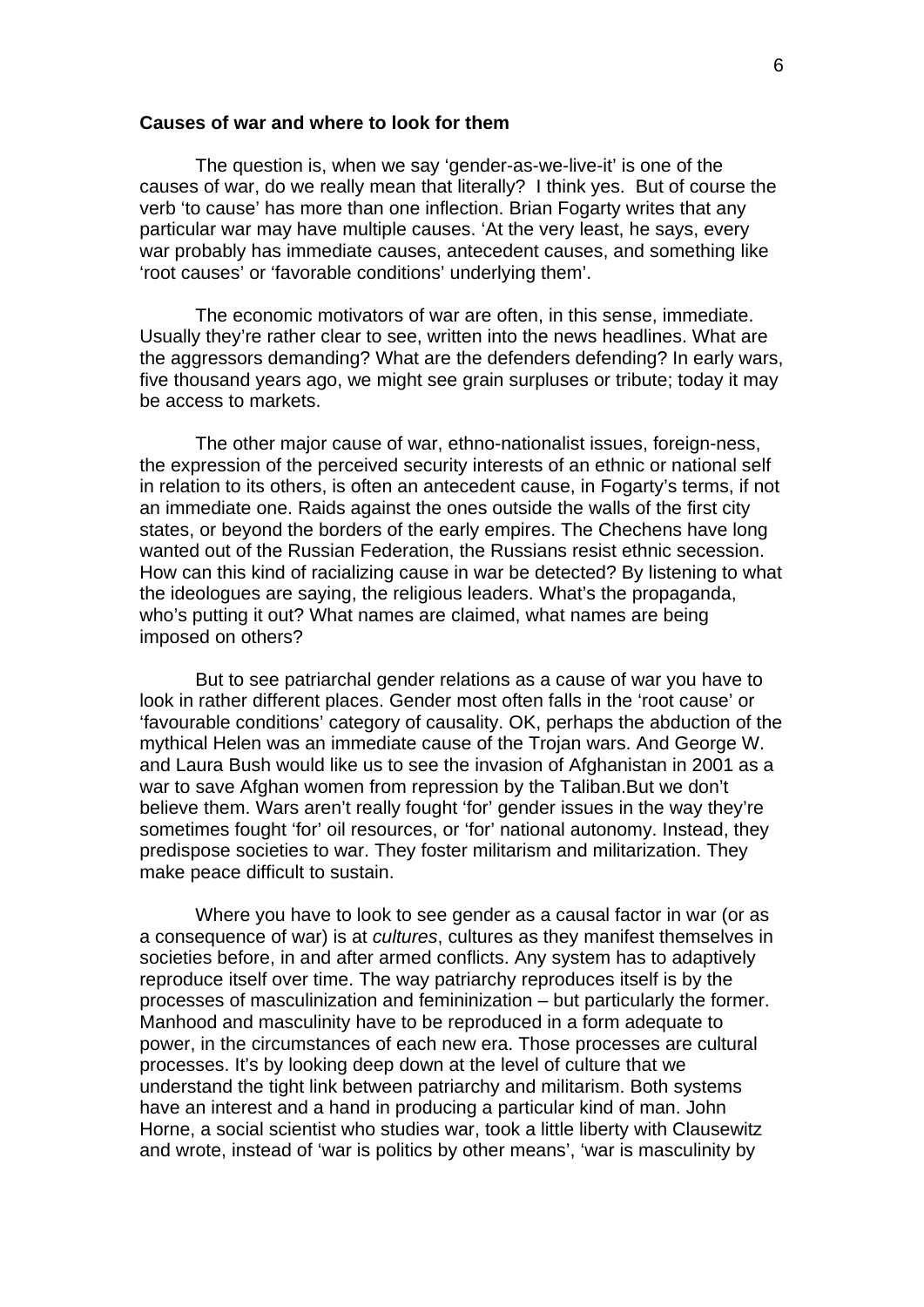other means'. To understand war, he said, we need to study 'the dense associative life of men'.

In the past, in war studies, it's been a kind of credo that you shouldn't see war as behaviour, but as institutional. One famous saying in one of the war studies classics is quote 'Aggression isn't force, force isn't violence, violence isn't killing, killing isn't war'. Unquote. Of course, they're absolutely right, in a way and up to a point: war's an institution, not fisticuffs. War's calculated. On the other hand, looking at war as a feminist, especially seeing it from inside the war zone, it's not so easy to set aside 'ordinary' aggression, force or violence as 'not war'. Women are saying they experience coercion by men in disturbingly similar forms in war and so-called peace. The frequent sexualization of violence in war is indicative. We need therefore to delve beneath the cool 'international relations' representation of war, to break the academic taboo on looking at 'aggressiveness', and then, down here at the dirty level of practices and cultures, when we see the violence clearly, to ask questions about what kinds of violence, who does them to whom, and what if anything they may have to do with gender identities, gender antagonisms and gender power. War as an 'institution' is made up of, refreshed by and adaptively reproduced by violence as banal practice. Sometimes this is positively cultivated – as I'm going to try and show now from some academic studies of distinct moments in the continuum of war.

## **Moments in the war cycle**

*Policy making: the nation's posture* 

Men and women sociologists in the States have made interesting analyses of US society as it entered the Vietnam war, and as it emerged from it. I'll mention two where you can very clearly see gender relations pointing the way, so to speak, along the continuum of war.

A few years ago, Robert Dean decided to look back to the coldest years of the Cold War and wonder how foreign policy was made. He asked himself quote 'how did highly educated men, who prided themselves on hardheaded pragmatism, men who shunned 'fuzzy-minded' idealism, [how did they] lead the United States into [such] a prolonged, futile, and destructive war…' ?. He looked closely at the policy-making group - John Kennedy, Lyndon Johnson and their circle - as complex, socially-constructed beings, shaped by quite specific cultures. He noted that they were the product of exclusive male-only institutions: boarding schools, Ivy League fraternities and secret societies, elite military units, and metropolitan men's clubs, places in which imperial traditions of service and sacrifice were fostered, places that were the source as he puts it of 'an ideology of masculinity', imbuing men with a particular kind of manhood, ritually creating what he calls [quote] a 'fictive brotherhood of warrior intellectuals'.

This national elite, that defied rationality in taking the US to war in Vietnam, inherited from their predecessors a 'national security state' dedicated to the containment of communism and the expansion of a corporate capitalist world economic order. Kennedy campaigned for office with a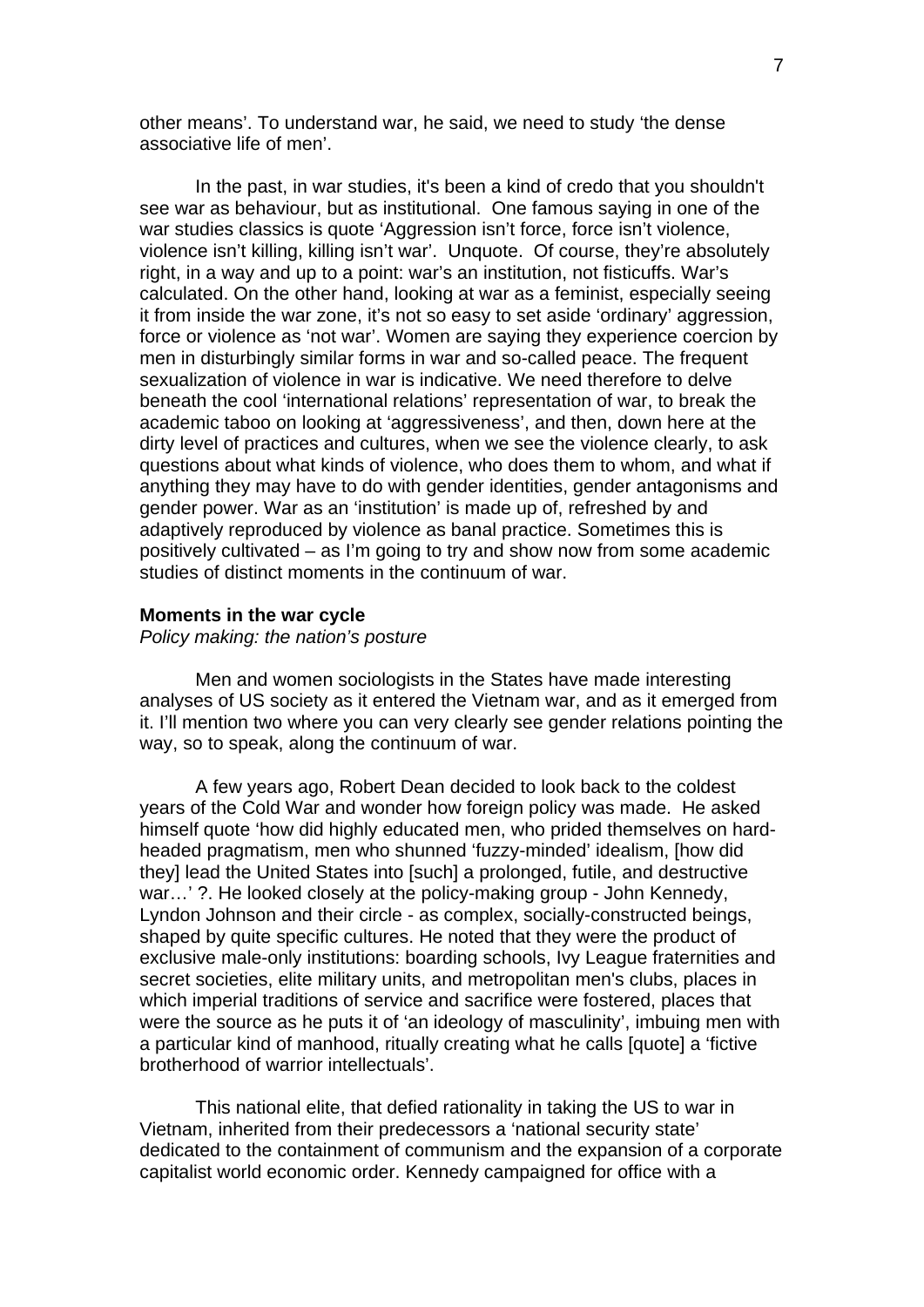promise to halt America's decline into a flabbiness and impotence that had left the country vulnerable to the threat of a hard, ruthless Soviet empire. The US (this is Kennedy's words) had [quote] 'gone soft -- physically, mentally, spiritually soft'. The identity narrative of *The Imperial Brotherhood*, that's what Dean called his book, with its cult of courage and honour, demanded rigid defence of boundaries and a despising of anything that looked like appeasement.

## *Recovery from defeat*

If Dean shows us a certain patriarchal formulation of masculinity taking a country into war, Susan Jeffords shows us a defeated patriarchy in a postwar moment. I'm thinking of her book *The Remasculinization of America,*  which analyses novels and films of the post-Vietnam period - films like *First Blood*, and *Missing in Action*. The defeat of US military might by a mere peasant army, the return of disabled and traumatized veterans, was shocking both to the state and to ordinary Americans. The war years had seen the emergence of a new left, draft-resisting youth and a startling self-assertion by women in second wave feminism. If the US was going to recover self-respect, if it was going confidently to project its power in the world again, strategies of remasculinization were badly needed.

Jeffords looks carefully at a process she saw taking place in US social relations in the late 1970s and 1980s, a cultural effort to get the nation state back into an erect posture. She calls what she sees [quote] 'a large-scale renegotiation and regeneration of the interests, values, and projects of patriarchy'. She shows how films and novels about Vietnam stood the soldier/veteran back on his feet as hero, how they celebrated masculine bonding. This reworking of the Vietnam story totally eclipsed women and the feminine, she says. What it did was to heal the wounded veteran, acquit him of feminine weakness, so despised, and project that instead onto a wimpish government that had betrayed its men.

So here we see masculinity, normally shored up by victory, undermined by defeat. Its restitution was the postwar project. And the energy of that resurgence, both the bitterness and the overcoming of it – will it fuel future war? Susan Jeffords is explicit that she doesn't personally want to suggest a causal connection between gender and the perpetuation of war. But - she was writing in 1989 – and three years later came the Gulf War. It wasn't only feminists then who felt that one element, just one among the several motive forces behind the USA's Operation 'Desert Storm', was a masculine redemption of the defeat in Vietnam. Later, in 2001, we'd be detecting machismo in George Bush Junior's muscular response to the attack on the twin towers.

#### **Gender as consequence of war**

Mentioning 9/11 reminds me of Susan Faludi's new book, *The Terror Dream.* And that prompts me to not forget to mention shifts in gender relations as the consequence of war – the other side of the coin. You know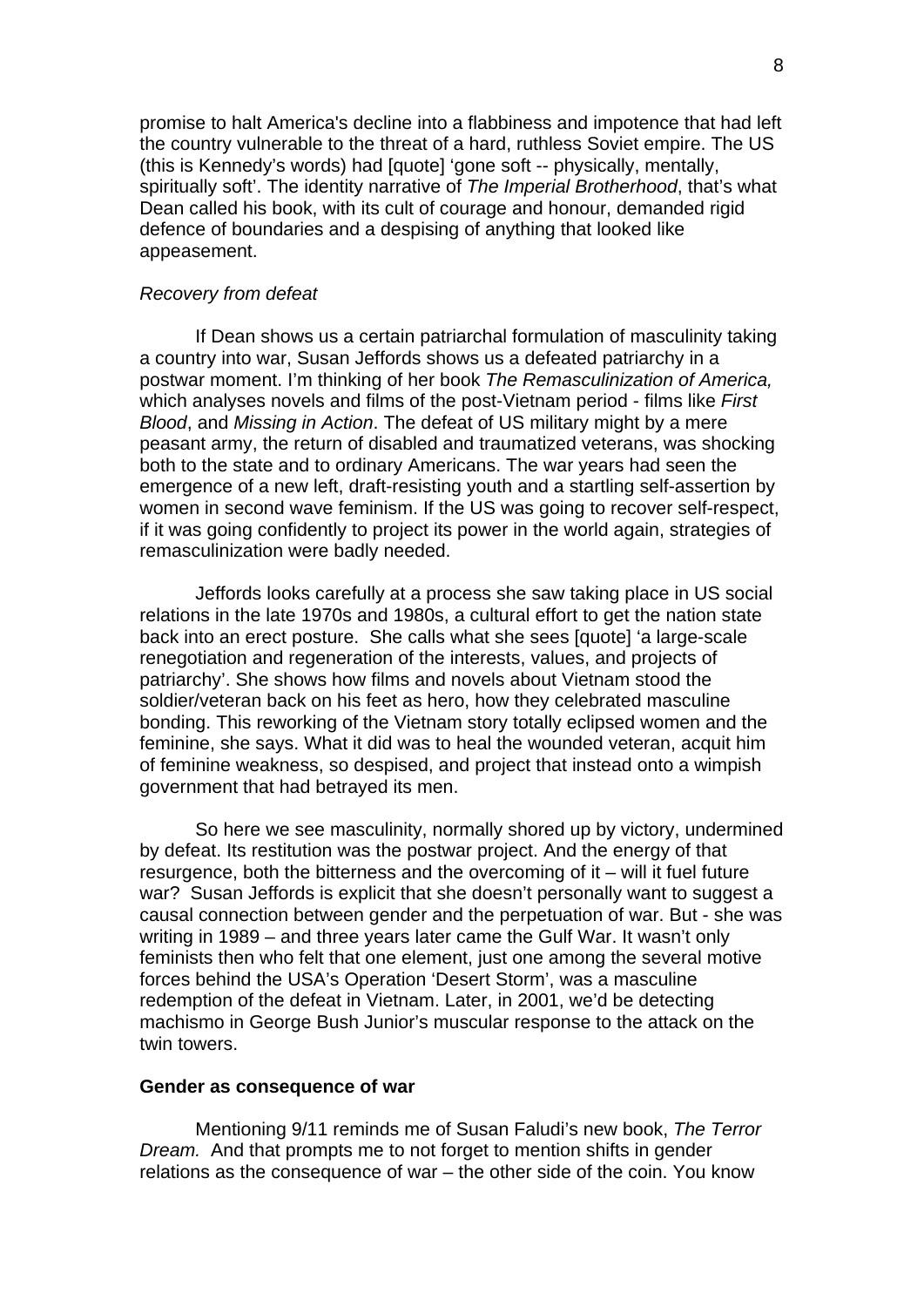how some times in life you can remember exactly where you were when you heard something for the first time. It was when I heard Dubravka Zarkov say "violence is productive". We were standing in a small room in the Dutch University for Humanist Studies. It was eight years ago. She meant that the violence of the Yugoslav wars didn't result from ethnic hatred as most people believed, it was intended to produce, to deepen, ethnic specificity and difference. People had been getting along too well in Tito's Yugoslavia for the liking of the nationalists. Her book's called *The Body of War*, you may know it. Anyway, at that time we were working on a book about masculinities after war – and she meant the violence of war is productive of a certain gender formation too.

Another wonderful account of the production of gender in a particular form by a militarized society, of gender as consequence, is Ayse Gul Altinay's *The Myth of the Military-Nation*. She shows how, in Turkey, where patriarchy, nationalism and militarism visibly shore each other up, lean on each other, define themselves in each others' language, the paradigmatic Turkish male isn't merely a man, he's a soldiering man.

And, back to *The Terror Dream -* Susan Faludi explores how both in reality and in media representations, after the attack on the twin towers, the search has been on for male heroes (paradigmatically the New York fire fighters) while women have been refeminized, returned notionally and even to some degree factually, to domesticity. A society dealing with a sense of impotence - it's a gender *consequence* of an act of war,.

### **The violence inherent in linked systems of power**

There are many dimensions along which power is distributed in society: age for instance; skin colour; physical strength and ability; or there's, let's say, sometimes an urban – rural dimension to advantage. But, as far as militarization and war are concerned I think it's safe to say that (1) economic power; (2) ethnic or national power embodied in community, religious and state structures; and (3) gender power, are the most significant and influential dimensions of power.

Feminist studies have developed a way of addressing this multiplicity of sources of power from the perspective of the individual, using the concepts of 'positionality' and 'intersectionality'. They're ugly and tedious words, sometimes deployed to the point of fetishization, but they are genuinely useful because they help us take account of the way a person's sense-of-self and ascribed identity are partly defined by her or his positioning in relation to not one but several dimensions of power. We tell ourselves this over and over, don't we. That a woman is never 'just' a woman. She may be, let's say, white and wealthy. This means that while she's subordinate in terms of gender, she has an edge in terms of class and race. Vectors of power relations intersect in her, as they do in all of us, to constitute us as individuals but simultaneously as members of unequally positioned collectivities.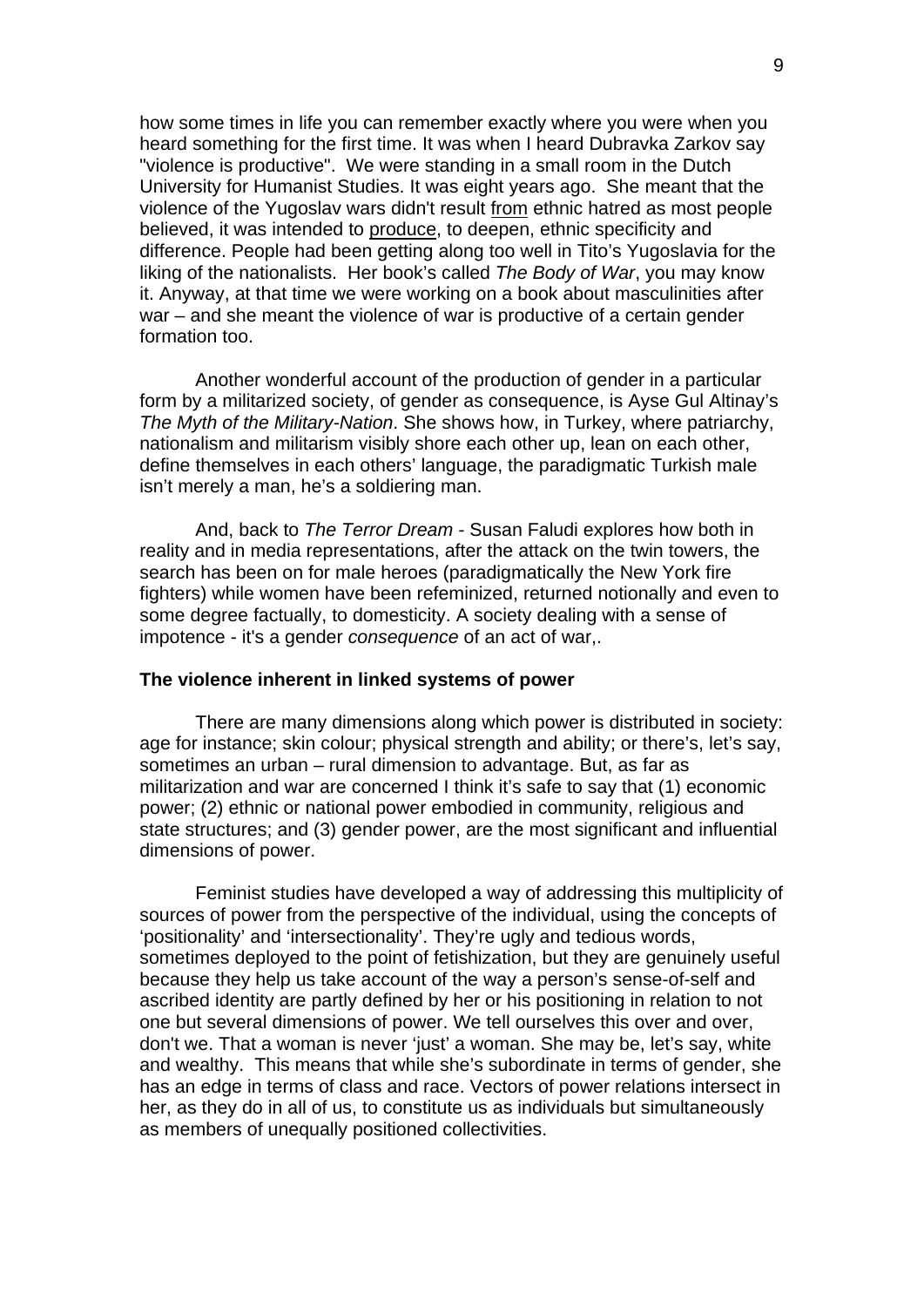It's become a bit of a mantra. But the thing is this: when addressing war we need to recognize that intersectionality also and always works at the macro level too. It's obvious, but it's sometimes obscured. The power structures of economic class based on ownership of the means of production, the racializing power of ethno-nationalism expressed in community authorities and states, and the sex/gender hierarchy *together* shape human social structures, institutions and relational processes. Together they establish positions of relative power, thereby laying down the possibilities and probabilities for individuals and groups that variously inhabit them. No single one of them produces its effects in the absence of the other two.

Intersectionality means that it doesn't make sense to look for the institutions, the structures, of gender power specifically. The family may appear to be the 'real' one, the only one. It isn't. Few if any institutions do a specialized gender job – or for that matter a specialized economic or other 'power mobilizing' job. A corporation or a bank may appear to be 'just' an economic institution, a church or a mosque may look as if it is 'simply' an ethnic institution, a family may seem to be 'merely' a sex/gender institution. But look inside them and you find each and all sets of relations functioning at one and the same time: they are all economic, ethnic and gender institutions, though differently weighted. In corporations, almost all senior people are men. Churches often mobilize considerable wealth – and all the monotheistic clerical institutions are bastions of male power. The patriarchal family is an economic institution - it transmits wealth down the generations, and so on. It isn't possible logically to disconnect them, neither the edifices of power themselves nor the processes that express and sustain them. They are intersectional.

My suggestion here, then, is that militarization and war are necessarily, unavoidably, caused, shaped, achieved and reproduced over time through all three dimensions of power. (Probably more, but at least these.) If one is at work, the others will be too. The gender drama is never absent: the male as subject, the female as alien, the alien as effeminate (I mean both the alien a man sees out there, and the alien he fears inside himself). This is why a theory of war and its causation is flawed if it lacks a gender dimension. Most theories of war, however, in sociology and in international relations, do indeed lack this necessary element. To those who evolve and deploy them, they seem perfectly complete and satisfying without it. When women, feminists, come along and introduce our insights into discussions of war, when we talk about women and gender, we're often told we're being trivial, we're forgetting 'the big picture'. Cynthia Enloe is one person who's been brave enough to say about a concern with gender 'but suppose this IS the big picture?'

What, then, has the view of power as intersected sets of institutions and relations got to do with war? Their emergence in human society, closely related in time, were all necessarily violent processes. They were all processes of constituting a self in relation to an inferiorized, exploited other – the rich man's landless labourer; the citizen's hated foreigner; the woman as men's property, commodified in bride price, sale or exchange price, in prostitution and the value of her children. All three processs were necessarily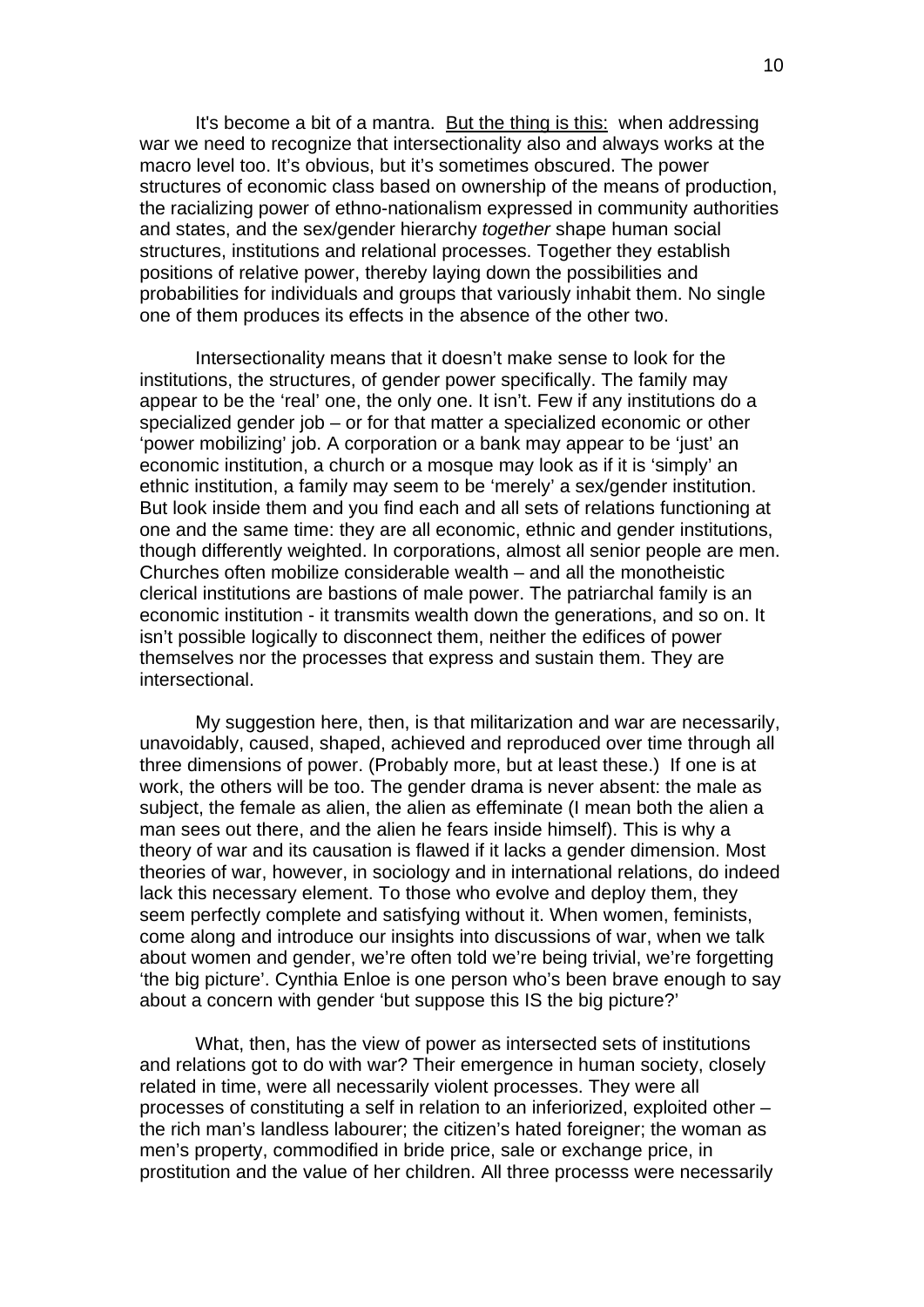violent. A labour force won't dig a canal system unless driven by hunger. Foreigners will not bow to another's hegemony if it's not backed by coercion. Women won't be subdued without force. So it's not surprising that institutionalized warfare was born along with increasing accumulation of wealth, the early state and the establishment of patriarchies – innovations that signified the condition known as 'civilization'. Gerda Lerner's intensively researched book *The Creation of Patriarchy* shows this happening towards the end of the Neolithic in the emerging societies of the eastern Mediterranean. It's also been noted, some millennia later, in the American hemisphere. William Eckhardt, in a big study that reviews a lot of other historians on war, evolves a 'dialectical evolutionary theory', as he calls it, suggesting that the more 'civilized' people became the more warlike they became. Civilization and war: it's a correlation he finds persisting in all regions and phases of history.

### **Gender change as part of the struggle for peace**

In conclusion then, let me summarize the argument I've made here. It's that if you look closely at war as a sociologist or anthropologist, you have in your hands a lens, an optic, that reveals cultures, the detail of what's done. You see job advertisements for the military, you see policymaking and training camps, you see discipline and indiscipline and hazing, comradeship, killing, rape and torture. If, as well, you look at war as a feminist, you see the gender in all of this. And you turn again to evaluate so-called peacetime. You see that the disposition in societies such as those we live in, characterized by a patriarchal gender regime, is towards an association of masculinity with authority, coercion and violence. It's a masculinity (and a complementary femininity) that not only serves militarism very well indeed, but (and this is my argument) *it seeks and needs militarization and war for its fulfilment*.

Talk to the women of *Actoras de Cambio* about gun ownership in postwar Guatemala. About the escalating crime there. About femicide – two women a week on average, raped, ritually mutilated and dead in a ditch. About the way they just now narrowly avoided electing a president to power on a ticket of "smash violence with more violence". Failure to implement land reform, failure to end the marginalization of the Maya, AND failure to demobilize masculinity and end misogyny, these three things dispose the postwar community to violence. They disturb the peace. And not just in Guatemala,

Sometimes we see small steps in the direction of gender change. But for each step forward there's a step back. A few weeks ago in *The Guardian* newspaper (2007) there was a news clip. In the UK there had been quite some progress in nurseries and play groups where carers and parents, determined that they would not any longer encourage violent play in their children, have decided to rid the toy box of those plastic guns and pistols. This article now stated that our government ministry, the Department for Children, Schools and Families (and the Children's Minister is a woman, Beverley Hughes) had now issued advice that boys should be encouraged to play with toy guns at nursery school. Why? It had been observed that boys between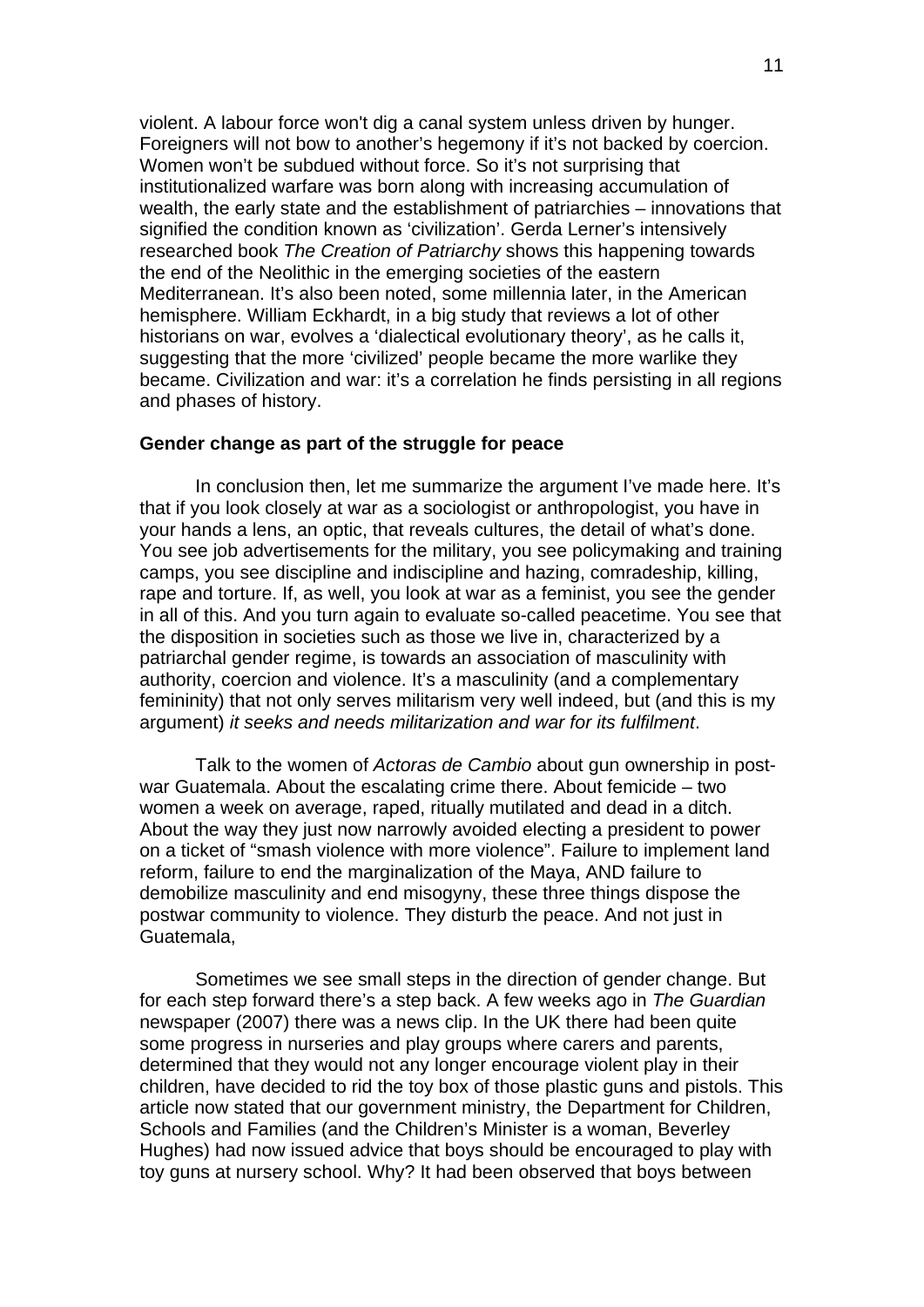three and five years old were falling behind their female classmates in all areas of learning. This was partly (the Ministry believed) because nursery staff had been trying to curb boys' desire for boisterous games involving weapons. Boys were more likely to become interested in education and would perform better, they felt, if encouraged to pursue their chosen play. Transformative gender change isn't on everyone's agenda.

There are practical implications in all this for our movements for demilitarization, disarmament and peace. After all, we're ready to recognize that a sustainably peaceful society is going to differ from today's war-torn societies in more than one dimension. At the very least, its economic relations must be more just and equal, and its national and ethnic relations more respectful and inclusive. Women committed to organizing as women against war add a dimension to this transformative change. They ask us to recognize that, to be sustainably peaceful, a society will also have to be one in which we live gender very differently from the way it's lived today.

R.W.Connell, now Raewyn Connell, has never been afraid to build theory from the cultural level, never shied away from what cultural studies tell us about masculinity. In 2002, from the standpoint of a man, he wrote '…men predominate across the spectrum of violence. A strategy for demilitarization and peace must concern itself with this fact, with the reasons for it, and with its implications for work to reduce violence…A *strategy for demilitarization and peace must include a strategy of change in masculinities*' (p.38).

This means that our mainstream anti-war, anti-militarist and peace movements should logically challenge patriarchy as well as capitalism and nationalism - and this is not, for the most part, on their agenda. The mainstream anti-war coalitions, mainly led by left tendencies, find it hard to 'get' the gender story. It's not easy for them to see that if anti-militarist and anti-war organizing is to be strong and effective and to the point, women must oppose war not only as people but *as women.* And men too must oppose it in their own gender identity – *as men.* You shall not exploit my masculinity for war. A few very brave men do say this. They are mainly gay men refusing military conscription in countries like Serbia and Turkey. And they pay heavily for their subversive masculinity. In fact I'd like to end this talk by paying tribute to Mehmet Bal, the Turkish war resister. He was arrested two weeks ago and at this moment is in Adana Prison and is known to have been maltreated to the point of torture. Let's think of him.

Thank you for listening to me.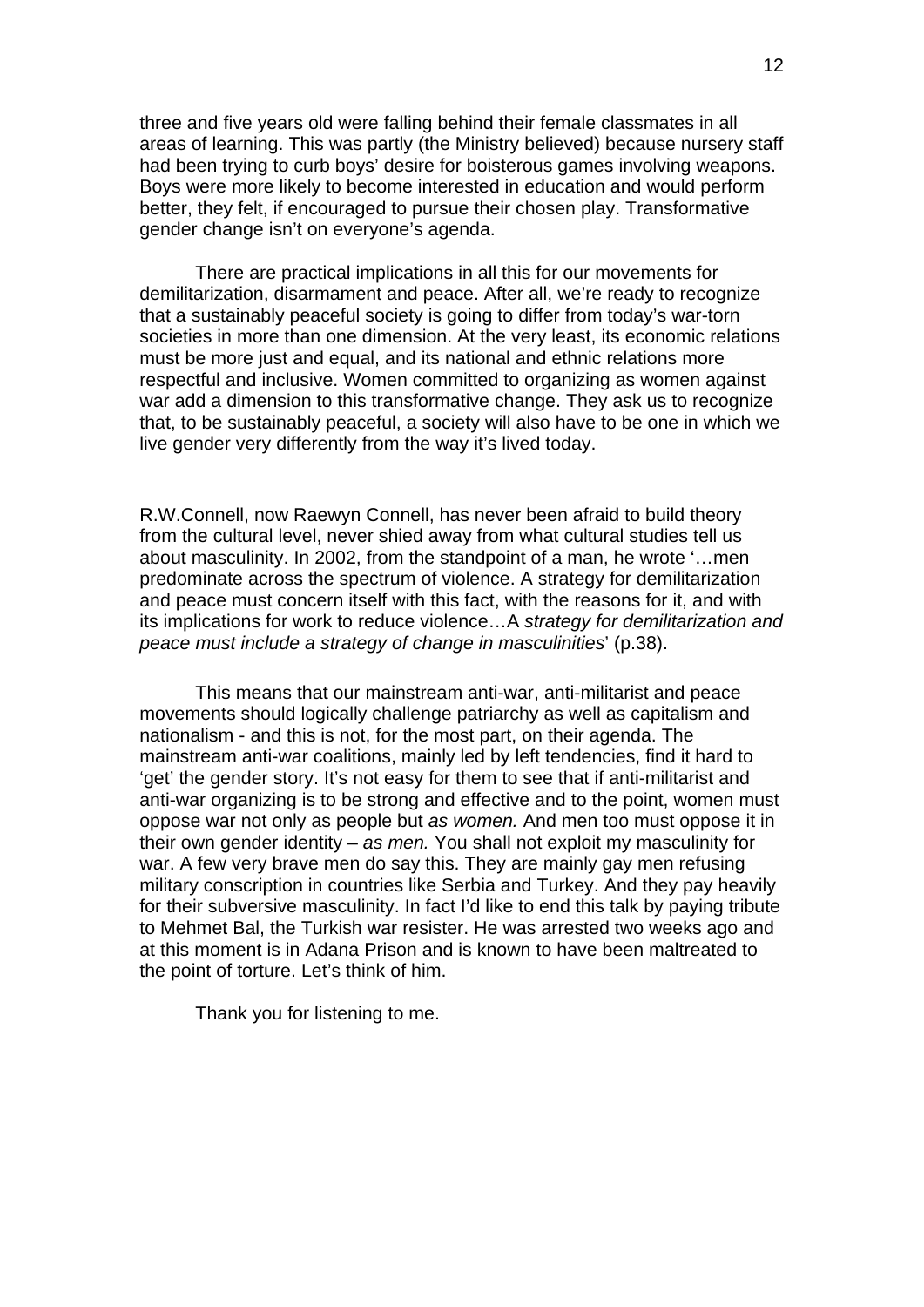# **SOME OF THE WORKS REFERRED TO OR DRAWN ON:**

Altinay, Ayse Gul (2004) *The Myth of the Military-Nation: Militarism, Gender, and Education in Turkey.* New York and London: Palgrave Macmillan.

Anthias, Floya (1998) *Sociological Debates: Thinking about Social Divisions.*  London: Greenwich University Press.

Bailey, Kenneth D. (1994) *Sociology and the New Systems Theory: Toward a Theoretical Synthesis.* New York: State of New York Press.

Berdahl, Mats and David M. Malone (eds) (2000) *Greed and Grievance: Economic Agendas in Civil Wars.* Boulder and London: Lynne Rienner Publishers.

Bourke, Joanna (1999) *An Intimate History of Killing: Face-to-Face Killing in Twentieth Century Warfare*. London: Granta Books.

Checkland, Peter (1997) *Systems Thinking, Systems Practice.* Chichester: John Wiley and Sons.

Cockburn, Cynthia (2007) *From Where We Stand: War, Women's Activism and Feminist Analysis*. London and New York: Zed Books.

Connell, R.W. (1987) *Gender and Power.* Cambridge: Polity Press.

Connell, R.W. (1995) *Masculinities.* Cambridge: Polity Press.

Cooke, Miriam and Angela Woollacott (eds) (1993) *Gendering War Talk.*  Princeton, New Jersey: Princeton University Press.

Creighton, Colin and Martin Shaw (eds) (1987) *The Sociology of War and Peace.* London: Macmillan Press.

Dean, Robert D. (2001) *Imperial Brotherhood: Gender and the Making of Cold War Foreign Policy.* Amherst: University of Massachusetts Press.

Dean, Robert D. (2001) *Imperial Brotherhood: Gender and the Making of Cold War Foreign Policy.* Amherst: University of Massachusetts Press.

Eckhardt, William (1992) *Civilizations, Empires and Wars: A Quantitative History of War.* Jefferson, North Carolina and London: MacFarland & Company Inc.

Ehrenreich, Barbara (1997) *Blood Rites: The Origins and History of the Passions of War.* London: Virago.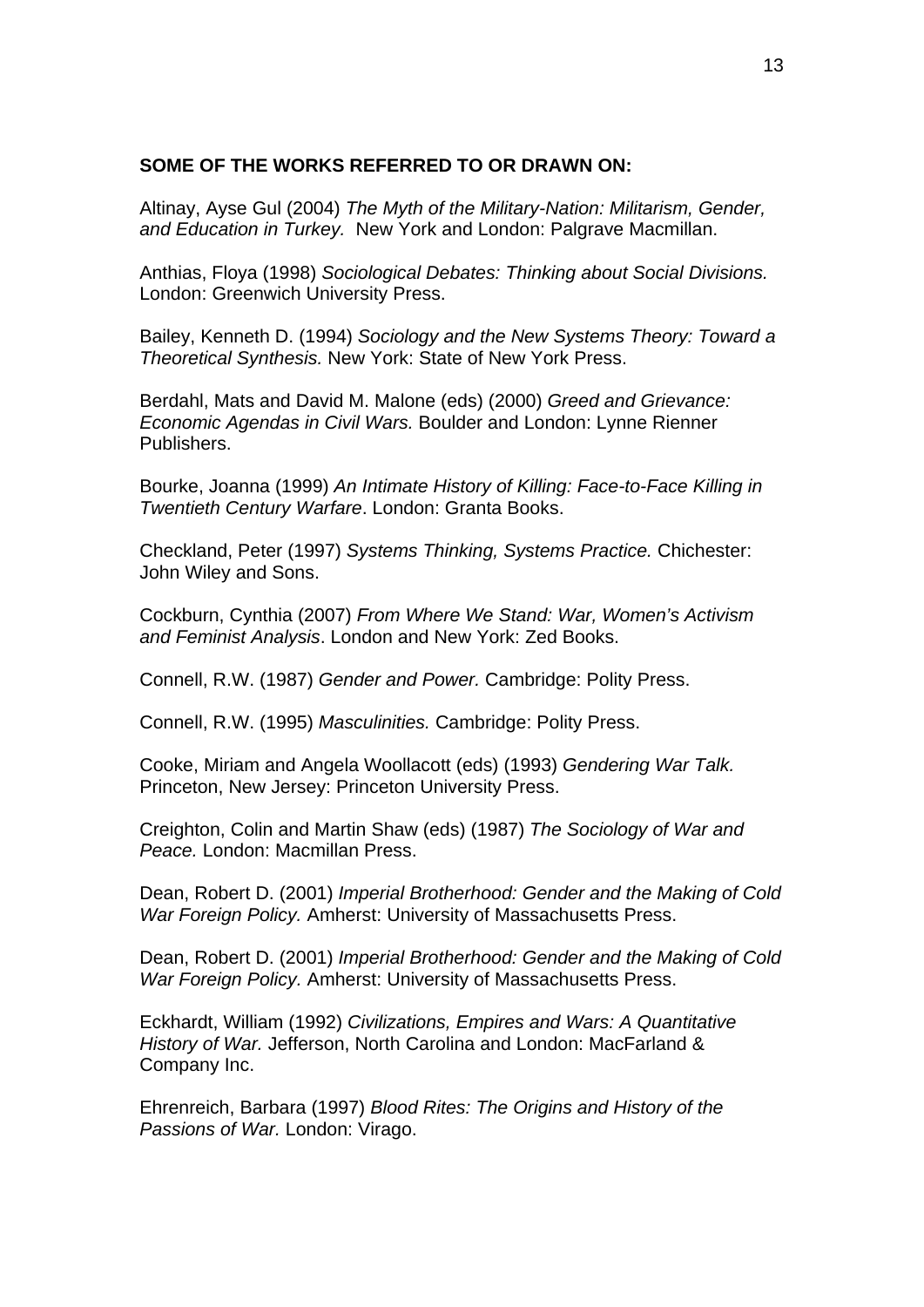Enloe, Cynthia (1989 ) *Bananas, Beaches and Bases*. Making Feminist Sense of International Politics: London, Sydney, Wellington: Pandora.

Enloe, Cynthia (2005) 'What if patriarchy is "the Big Picture"? An Afterword' in Mazurana, Dyan, Angela Raven-Roberts and Jane Parpart (eds) *Gender, Conflict and Peacekeeping.* Lanham, Boulder, New York, Toronto, Oxford: Rowman and Littlefield Publishers Inc. Pp.280-284.

Faludi, Susan (2008) *The Terror Dream: What 9/11 Revealed about America.*  Atlantic Books.

Fogarty, Brian E. (2000) *War, Peace and the Social Order*. Boulder CO and Oxford: Westview Press.

Gilder, G.F.(1973) *Sexual Suicide*, New York: Quadrangle Books.

Giles, Wenona and Jennifer Hyndman (eds) *Sites of Violence: Gender and Conflict Zones*. Berkeley, Los Angeles, London: University of California Press.

Giles, Wenona, Malathi de Alwis, Edith Klein and Neluka Silva (eds) *Feminists under Fire: Exchanges across War Zones.* Toronto: Between the Lines.

*Guardian* (2007) Article 'Let boys play with toy guns, ministers advise nursery staff'. 29 December. Page 18.

Gurr, Ted Robert and Barbara Harff (1994) *Ethnic Conflict in World Politics.*  Boulder, CO, San Francisco CA and Oxford: Westview Press.

Hanmer, Jalna and Mary Maynard (eds) (1987) *Women, Violence and Social Control*. Basingstoke: Macmillan.

Horne, John (2004) `Masculinity in politics and war in the age of nation-states and world wars, 1850–1950' in Dudink, Stefan, Karen Hagemann and John Tosh (eds) *Masculinities in Politics and War: Gender in Modern History.*  Manchester and New York: Manchester University Press.

Horowitz, Donald L. (1985) *Ethnic Groups in Conflict.* Berkeley and London: University of California Press.

Hutchinson, John (2005) *Nations as Zones of Conflict.* London, Thousand Oaks CA and New Delhi: Sage Publications.

International Initiative for Justice in Gujarat (2003) *Threatened Existence: A Feminist Analysis of the Genocide in Gujarat*. Mumbai: Forum Against Oppression of Women.

Jacobs, Susie, Ruth Jacobson and Jennifer Marchbank (eds) (2000) *States of Conflict: Gender, Violence and Resistance*. London and New York: Zed Books.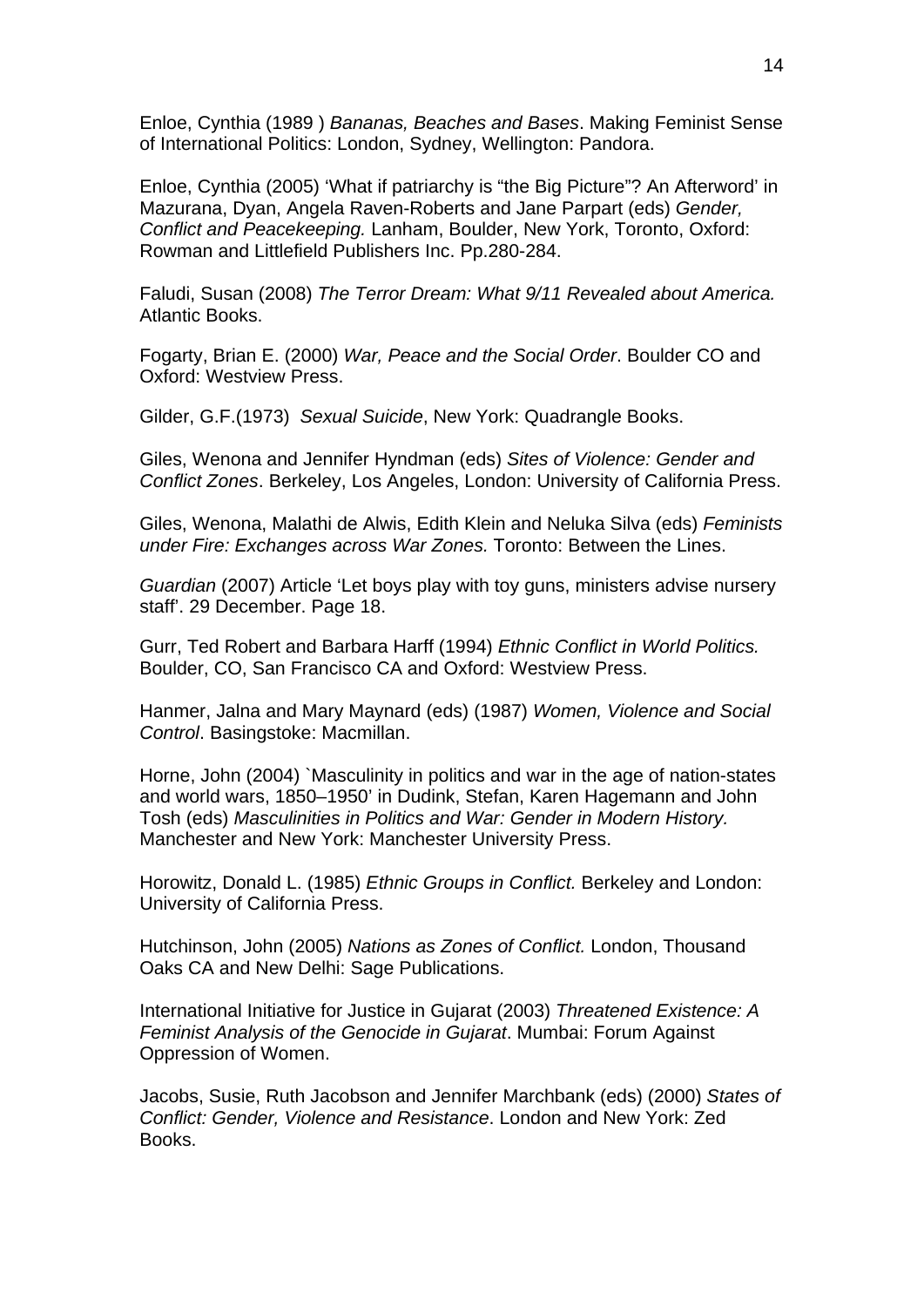Jeffords, Susan (1989) *The Remasculinization of America: Gender and the Vietnam War.* Bloomington and Indianapolis: Indiana University Press.

Jones, Steve (2002) *Y: The Descent of Men.* London: Little, Brown.

Lerner, Gerda (1986) *The Creation of Patriarchy.* Oxford: Oxford University Press.

Lorentzen, Lois Ann and Jennifer Turpin (eds) *The Women and War Reader.*  New York and London: New York University Press.

Mann, Michael (1984) 'Capitalism and militarism' in Shaw, Martin (ed) *War, State and Society.* London: Macmillan.

Oakley, Ann (2002) *Gender on Planet Earth.* Cambridge: Polity Press.

Pateman, Carole (1988) *The Sexual Contract*. Cambridge: Polity Press.

Peterson, V.Spike (1992) *Gendered States: Feminist (Re)Visions of International Relations Theory*. Boulder and London: Lynne Reinner Publishers.

Peterson, V.Spike (1998) 'Gendered nationalism: reproducing "us" versus "them"' in Lorentzen, Lois Ann and Jennifer Turpin (eds) *The Women and War Reader.* New York and London: New York University Press. Pp.41-49.

Pinker, Steven (2002) *The Blank Slate.* Harmondsworth: Penguin.

Reardon, Betty (1996) *Sexism and the War System*. New York: Syracuse University Press.

Reno, William (2000) 'Shadow states and the political economy of civil wars' in Berdal, Mats and David M. Malone (2000) *Greed and Grievance: Economic Agendas in Civil Wars.* Boulder and London: Lynne Rienner Publishers.

Rogers, Paul (1994) 'A jungle full of snakes? Power, poverty and international security' in Tansey, Geoff, Kath Tansey and Paul Rogers (eds) *A World Divided: Militarism and Development after the Cold War.* London: Earthscan Publications.

Rubin, Gayle (1975) 'The traffic in women' in Reiter, Rayna (ed) *Towards an Anthropology of Women.* New York: Monthly Review Press.

Schofield, Steve (1994) 'Militarism, the UK economy and conversion policies in the North', in Tansey, Geoff, Kath Tansey and Paul Rogers (eds) *A World Divided: Militarism and Development after the Cold War.* London: Earthscan Publications Ltd. Pp.44-66.

Shaw, Martin (1984) (ed) *War, State and Society.* London: Macmillan Press.